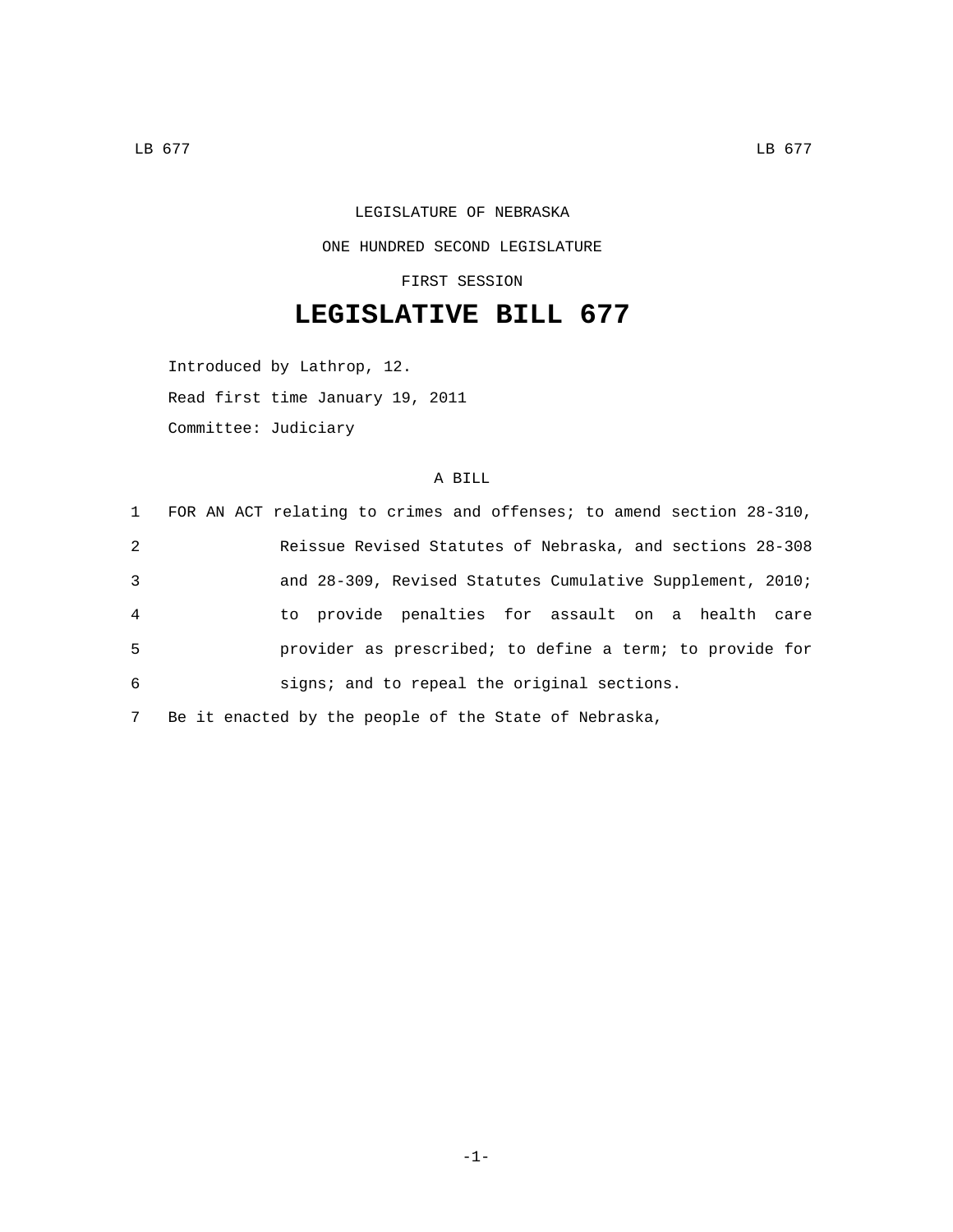Section 1. Section 28-308, Revised Statutes Cumulative 2 Supplement, 2010, is amended to read: 28-308 (1) A person commits the offense of assault in the first degree if he or she intentionally or knowingly causes serious 5 bodily injury to another person. (2) Assault in the first degree shall be a Class II felony. A person who commits assault in the first degree on a health care provider while the health care provider is engaged in the performance of his or her official duties shall upon conviction be sentenced to not less than two years imprisonment. Sec. 2. Section 28-309, Revised Statutes Cumulative 12 Supplement, 2010, is amended to read: 28-309 (1) A person commits the offense of assault in the 14 second degree if he or she: (a) Intentionally or knowingly causes bodily injury to 16 another person with a dangerous instrument; (b) Recklessly causes serious bodily injury to another 18 person with a dangerous instrument; or (c) Unlawfully strikes or wounds another (i) while legally confined in a jail or an adult correctional or penal institution, (ii) while otherwise in legal custody of the Department of Correctional Services, or (iii) while committed as a dangerous sex 23 offender under the Sex Offender Commitment Act. (2) Assault in the second degree shall be a Class III felony. A person who commits assault in the second degree on a health

-2-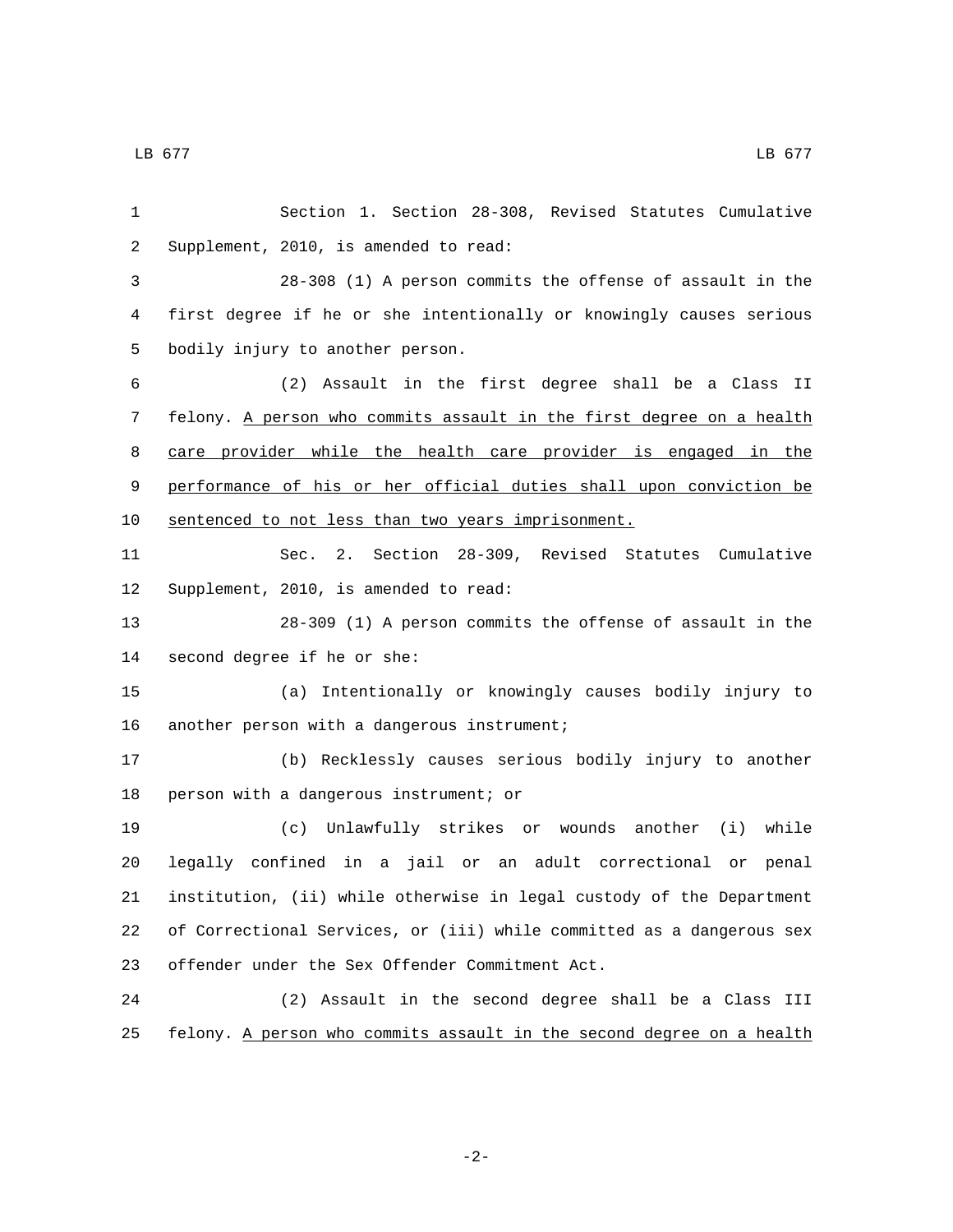care provider while the health care provider is engaged in the performance of his or her official duties shall upon conviction be 3 sentenced to not less than one year imprisonment. Sec. 3. Section 28-310, Reissue Revised Statutes of 5 Nebraska, is amended to read: 28-310 (1) A person commits the offense of assault in the 7 third degree if he: (a) Intentionally, knowingly, or recklessly causes bodily 9 injury to another person; or (b) Threatens another in a menacing manner. (2) Assault in the third degree shall be a Class I misdemeanor unless committed in a fight or scuffle entered into by mutual consent, in which case it shall be a Class II misdemeanor. (3) A person who commits assault in the third degree on a health care provider while the health care provider is engaged in the performance of his or her official duties shall upon conviction be 17 sentenced to not less than six months imprisonment. Sec. 4. For purposes of sections 28-308, 28-309, and 28-310 and section 5 of this act, health care provider means a practitioner licensed or certified under the Uniform Credentialing 21 Act. Sec. 5. Every health care provider's office and every facility where health services are provided shall display at all 24 times in a prominent place a printed sign with a minimum height of twenty inches and a minimum width of fourteen inches, with each

-3-